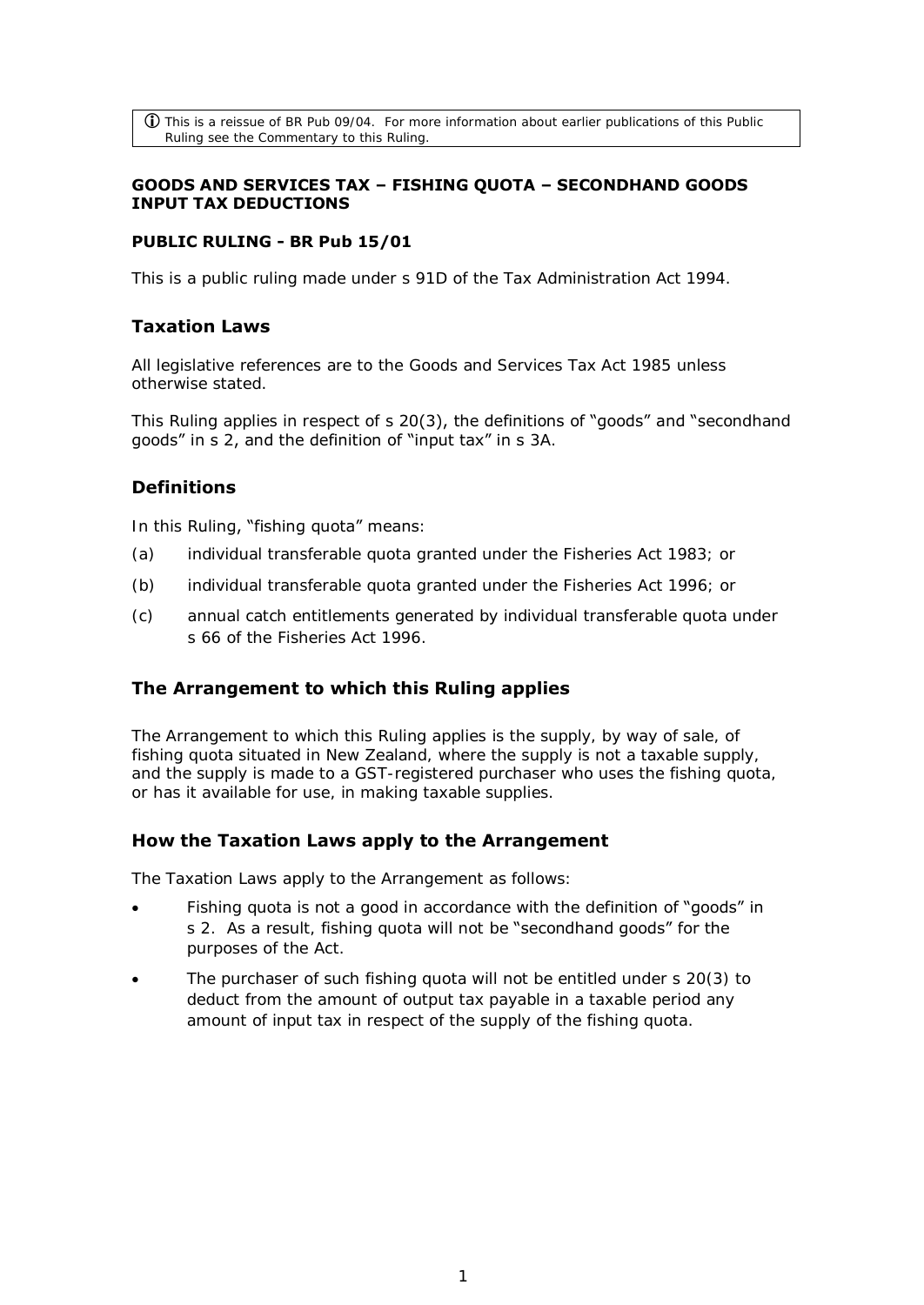# **The period or tax year for which this Ruling applies**

This Ruling will apply for an indefinite period beginning on 1 July 2014.

This Ruling is signed by me on 10 February 2015.

**Susan Price**  Director, Public Rulings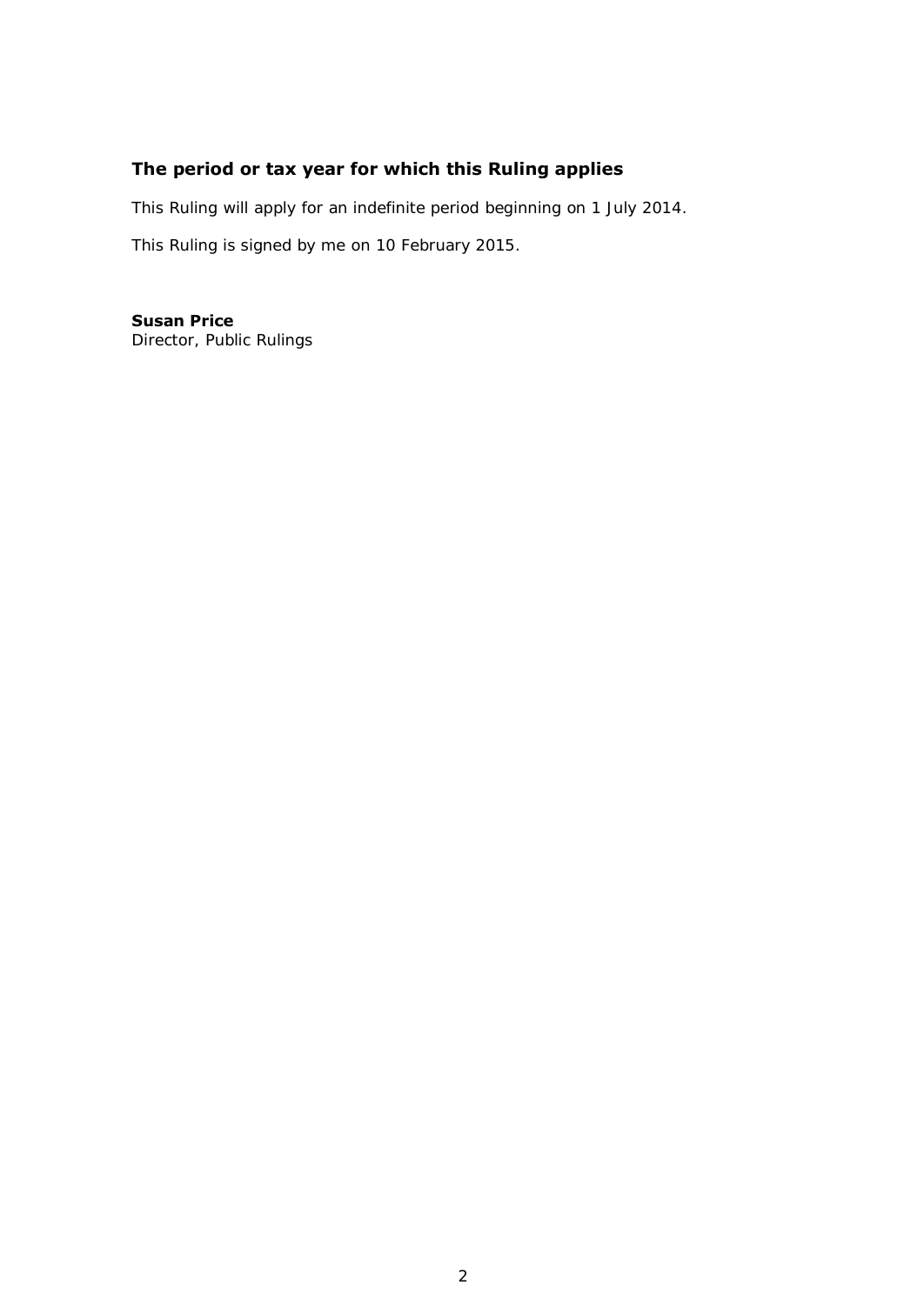$\bf{\hat{U}}$  This is a reissue of BR Pub 09/05. For more information about earlier publications of this Public Ruling see the Commentary to this Ruling.

### **GOODS AND SERVICES TAX – COASTAL PERMITS AND CERTIFICATES OF COMPLIANCE – SECONDHAND GOODS INPUT TAX DEDUCTIONS**

### **PUBLIC RULING - BR Pub 15/02**

This is a public ruling made under s 91D of the Tax Administration Act 1994.

### **Taxation Laws**

All legislative references are to the Goods and Services Tax Act 1985 unless otherwise stated.

This Ruling applies in respect of s 20(3), the definitions of "goods" and "secondhand goods" in s 2, and the definition of "input tax" in s 3A.

# **Definitions**

In this Ruling:

- "coastal permit" means a resource consent in the form of a coastal permit granted under the Resource Management Act 1991; and
- "certificate of compliance" means a certificate of compliance granted under the Resource Management Act 1991.

### **The Arrangement to which this Ruling applies**

The Arrangement to which this Ruling applies is the supply, by way of sale, of coastal permits or certificates of compliance situated in New Zealand, where the supply is not a taxable supply, and the supply is made to a GST-registered purchaser who uses the coastal permits or certificates of compliance, or has them available for use, in making taxable supplies.

### **How the Taxation Laws apply to the Arrangement**

The Taxation Laws apply to the Arrangement as follows:

- A coastal permit or certificate of compliance is not a good in accordance with the definition of "goods" in s 2. Therefore, a coastal permit or certificate of compliance will not be "secondhand goods" for the purposes of the Act.
- The purchaser of a coastal permit or certificate of compliance will not be entitled under s 20(3) to deduct from the amount of output tax payable in a taxable period any amount of input tax in respect of the supply of the coastal permit or certificate of compliance.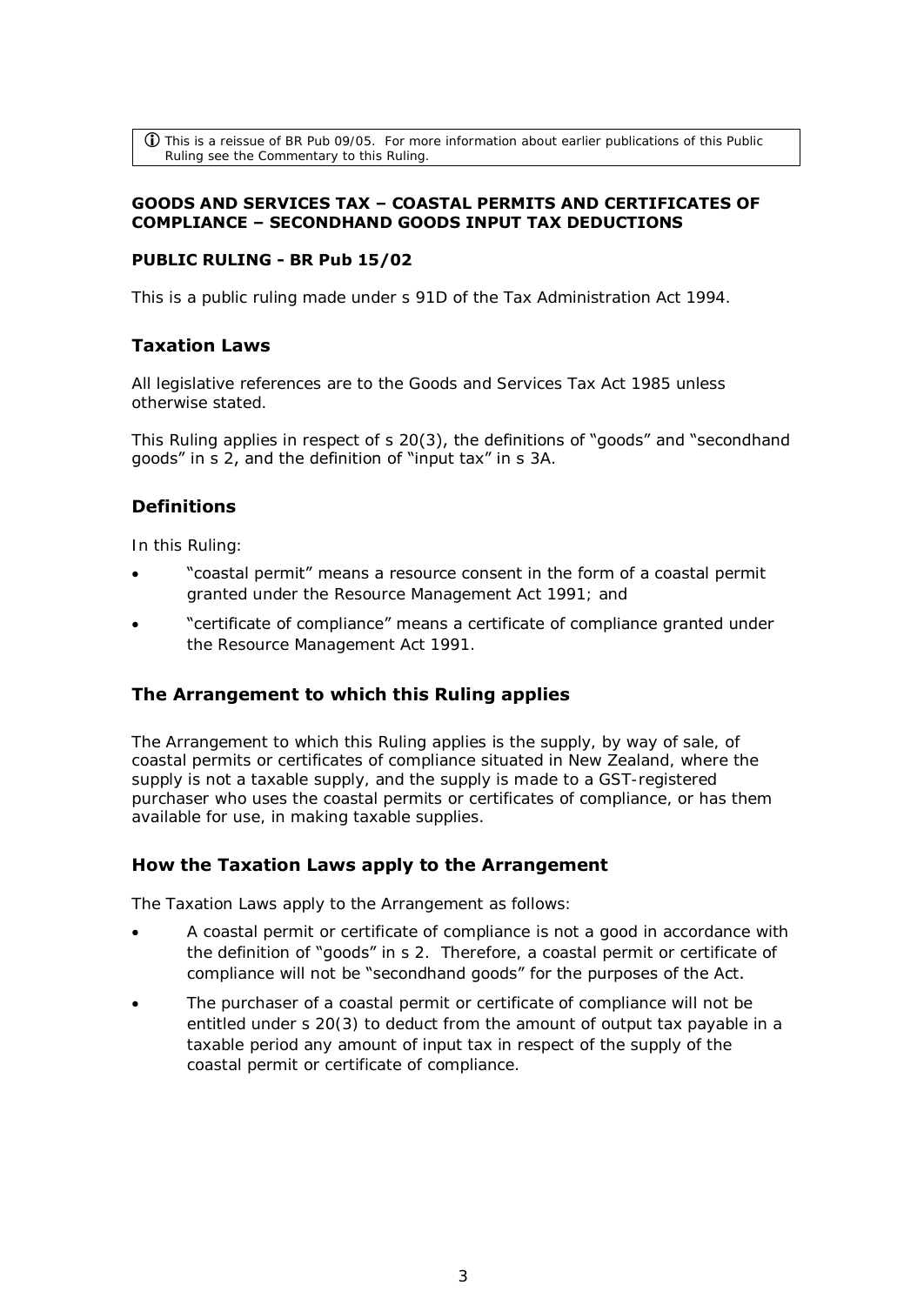# **The period or tax year for which this Ruling applies**

This Ruling will apply for an indefinite period beginning on 1 July 2014.

This Ruling is signed by me on 10 February 2015.

**Susan Price**  Director, Public Rulings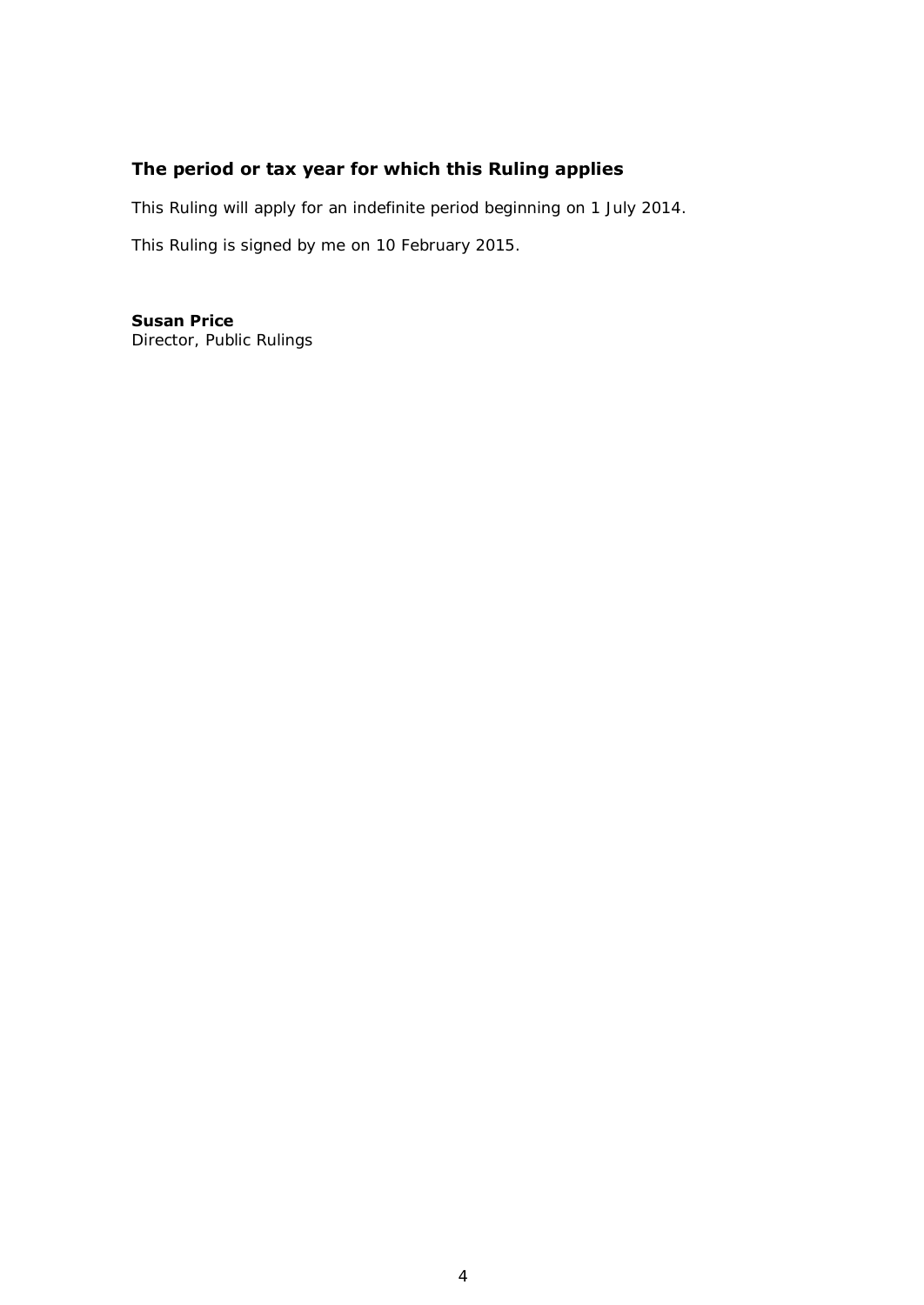### **COMMENTARY ON PUBLIC RULINGS BR PUB 15/01 AND 15/02**

This commentary is not a legally binding statement. The commentary is intended to help readers understand and apply the conclusions reached in Public Rulings BR Pub 15/01 and BR Pub 15/02 (the Rulings).

Legislative references are to the Goods and Services Tax Act 1985 (GSTA) unless otherwise stated. Relevant legislative provisions are reproduced in the Appendix to this commentary.

#### **Contents**

| ``Second hand''. |
|------------------|
|                  |
|                  |
|                  |
|                  |
|                  |
|                  |
|                  |
|                  |
|                  |

### <span id="page-4-0"></span>**Summary**

- 1. The Rulings consider whether GST input tax deductions are available to registered persons who acquire fishing quota, coastal permits or certificates of compliance from unregistered persons. For a registered person to claim an input tax deduction, fishing quota, coastal permits and certificates of compliance must be "secondhand goods". The term "goods" is defined as including all kinds of real and personal property, but excludes choses in action.
- 2. Fishing quota is property. However, fishing quota is also a chose in action. Therefore, fishing quota is excluded from the definition of "goods" and cannot be "secondhand goods" for the purposes of the GSTA.
- 3. The Resource Management Act 1991 (RMA) makes it clear that coastal permits and certificates of compliance are not personal or real property. Therefore, coastal permits and certificates of compliance are not "goods" and cannot be "secondhand goods" for the purposes of the GSTA.
- 4. Given fishing quota, coastal permits and certificates of compliance are not "secondhand goods", a registered person cannot claim a secondhand goods input tax deduction for them.

# <span id="page-4-1"></span>**Background**

5. BR Pub 15/01 and BR Pub 15/02 are reissues of BR Pub 09/04 and BR Pub 09/05, which expired on 30 June 2014. These Rulings are essentially the same as BR Pub 09/04 and BR Pub 09/05. However, they have been amended to reflect the new "use, or available for use" test in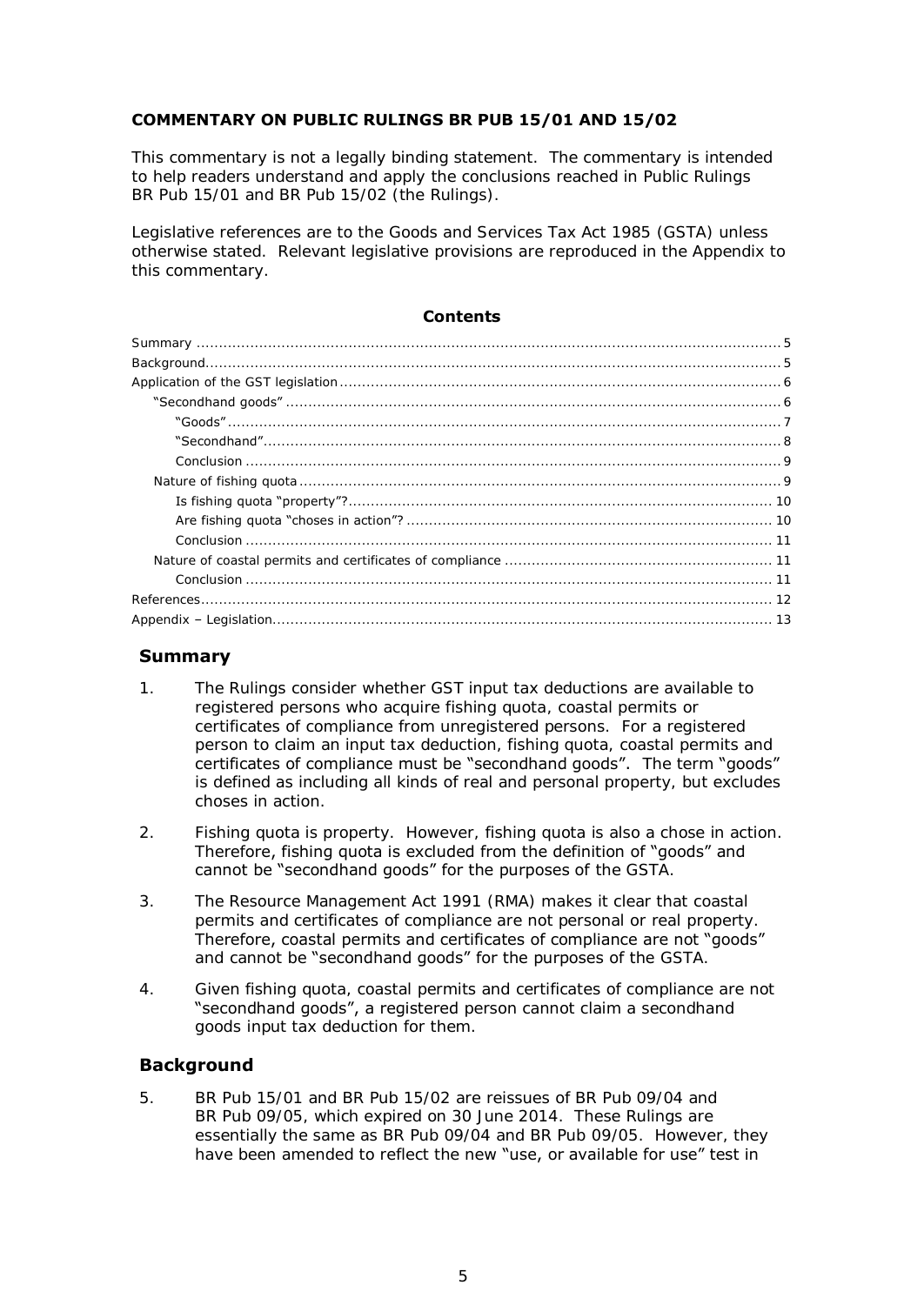the GSTA. The Commissioner considers that this change does not affect the outcome of the Rulings.

6. While most fishing quota, coastal permits and certificates of compliance are held by large organisations that are registered for GST, unregistered persons still hold some of these rights. Some of these unregistered persons may not make supplies in excess of \$60,000 in a 12-month period, so are not required to register for GST under s 51. However, one of these unregistered persons may sell their fishing quota, coastal permits or certificates of compliance to a person who is registered for GST. The Rulings consider whether the registered person may claim a secondhand goods input tax deduction.

# <span id="page-5-0"></span>**Application of the GST legislation**

- 7. The starting place to determine whether a GST input tax deduction is available to a registered person who acquires fishing quota, coastal permits or certificates of compliance from an unregistered person is s 20(3).
- 8. Section 20(3) provides that a person, in calculating the amount of output tax payable, may deduct input tax paid in relation to the supply of secondhand goods to the extent that a payment in respect of that supply has been made during the taxable period. The GSTA provides similar tests for claiming an input tax deduction for supplies of secondhand goods irrespective of the basis of registration (ie, invoice, payments or hybrid basis).
- 9. "Input tax" is defined in s 3A. For secondhand goods, the relevant provision is  $s$  3A(1)(c), which refers to subss (2) and (3) of s 3A. Five relevant requirements need to be satisfied under subs (2) before the amount of the input tax deduction for a secondhand good can be calculated under subs (3). These requirements are that:
	- there is a supply by way of sale;
	- the supply is not a taxable supply;
	- the supply is made to a GST-registered person;
	- the supply is of secondhand goods; and
	- the secondhand goods are situated in New Zealand at the time of supply.
- 10. In addition, under s 20(3C) a person's input tax deduction is limited by "the extent to which the goods or services are used for, or are available for use in, making taxable supplies".
- 11. All but one of these requirements are specified in the Arrangement considered by the Rulings to ensure they will be satisfied in every instance in which the Ruling applies. The exception is the requirement that the supply be of secondhand goods. The issue considered by these Rulings, therefore, is whether fishing quota, coastal permits and certificates of compliance can be "secondhand goods".

#### <span id="page-5-1"></span>**"Secondhand goods"**

12. The definition of "secondhand goods" in s 2 does not define the term, but prescribes a list of things that are not included in the meaning of "secondhand goods". Fishing quota, coastal permits and certificates of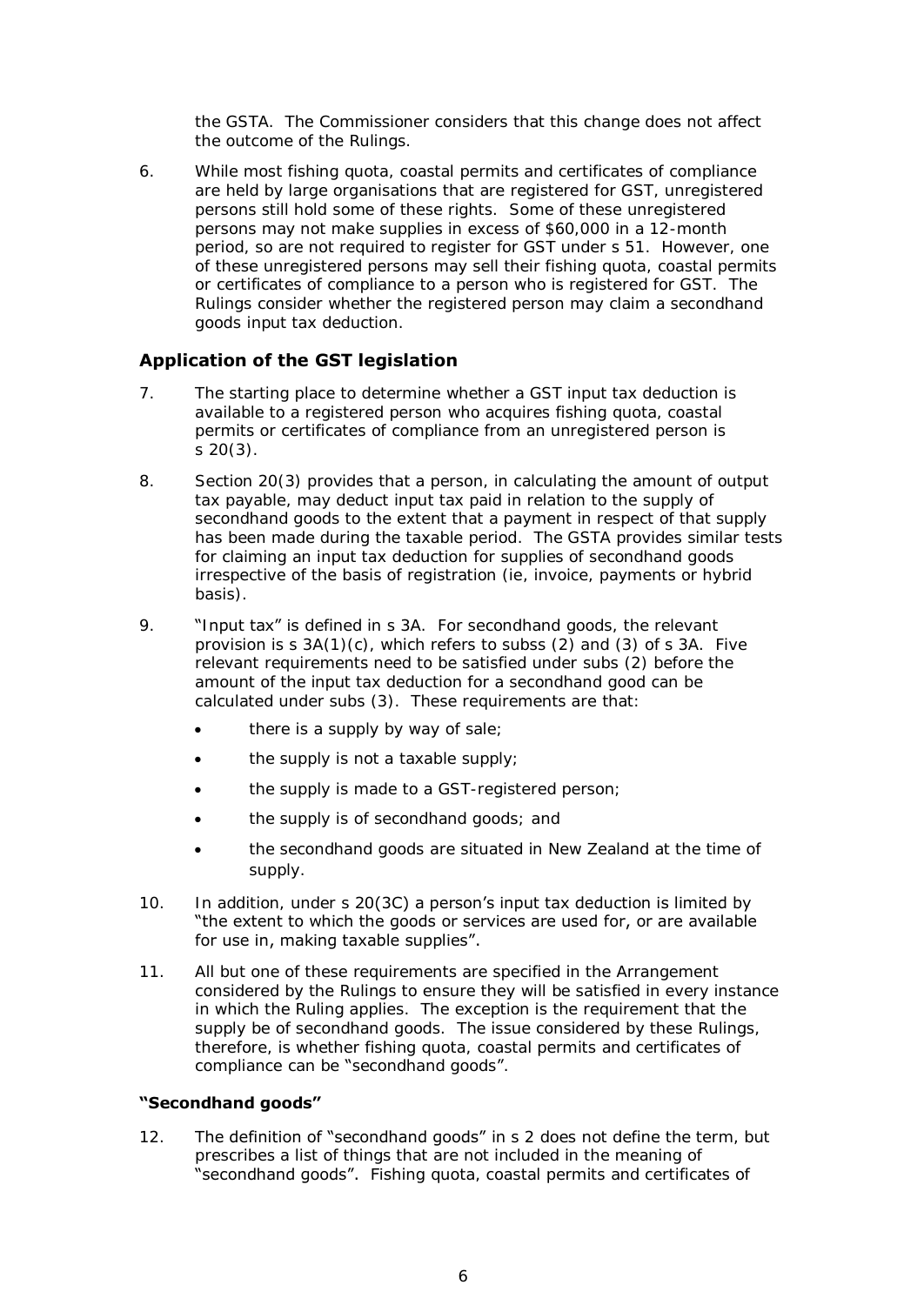compliance are not excluded under the definition. Because the definition gives little indication as to the meaning of the term "secondhand goods", it is necessary to look at the ordinary meaning.

13. "Secondhand goods" is a composite term. It relates to items that are first of all "goods" and then the subset of those goods that can be described as "secondhand".

### <span id="page-6-0"></span>*"Goods"*

- 14. "Goods" is defined widely in s 2 as including all kinds of real and personal property, but excluding choses in action, money and electronic products.
- 15. The meaning of "property" is discussed in *Garrow and Fenton's Law of Personal Property* (7th ed, vol 1, Lexis Nexis, Wellington, 2010) at 2:

The term "property" has varying usages within the law of Commonwealth countries including New Zealand. One common usage has a narrow meaning – that, in a legal sense, title has passed. ... A related but more general usage signifies a thing owned, that over which title is exercised. For example, when it is said that a person's property includes cars, books, royalty rights, and other property it is frequently the second sense of the word "property" that is intended. In the first sense a person has property in a particular item; in the second sense, it is said that a person owns certain items of property. The context generally indicates which form is used.

- 16. From this, it can be seen that the term "property" is used to describe a wide variety of things, both tangible and intangible. Its fundamental characteristics are that it is capable of being owned and that the rights of ownership are capable of being transferred. "Property" also needs to be defined and identified, and have a degree of permanence or stability (*National Provincial Bank Ltd v Ainsworth* [1965] 2 All ER 472 (HL) at 494).
- 17. All "property" can be categorised as real property (ie interests in land) or personal property (see *Garrow and Fenton's Law of Personal Property* (7th ed, vol 1, Lexis Nexis, Wellington, 2010) at 10). As there are only two categories of "property", a determination that an item is "property" will mean that it will satisfy the first part of the definition of "goods" in the GSTA without the need to determine whether it is real or personal property.
- 18. Once it is determined that an item is "property" it is necessary to determine whether it is excluded from the definition of "goods" in s 2 by virtue of being a "chose in action" (the other exclusions do not apply to fishing quota, coastal permits or certificates of compliance).
- 19. The term "chose in action" was described in *Torkington v Magee* [1900–3] All ER 991 (KB) at 994:

Chose in action is a known legal expression used to describe all personal rights of property which can only be claimed or enforced by action, and not by taking physical possession.

- 20. This definition was also stated by the Court of Appeal in *Re Marshall (deceased), CIR v Public Trustee* [1965] NZLR 851 (CA) at 861.
- 21. The fundamental characteristics of a chose in action, therefore, are that a person cannot take the right into physical possession, and that court action is necessary to enforce the advantages of ownership.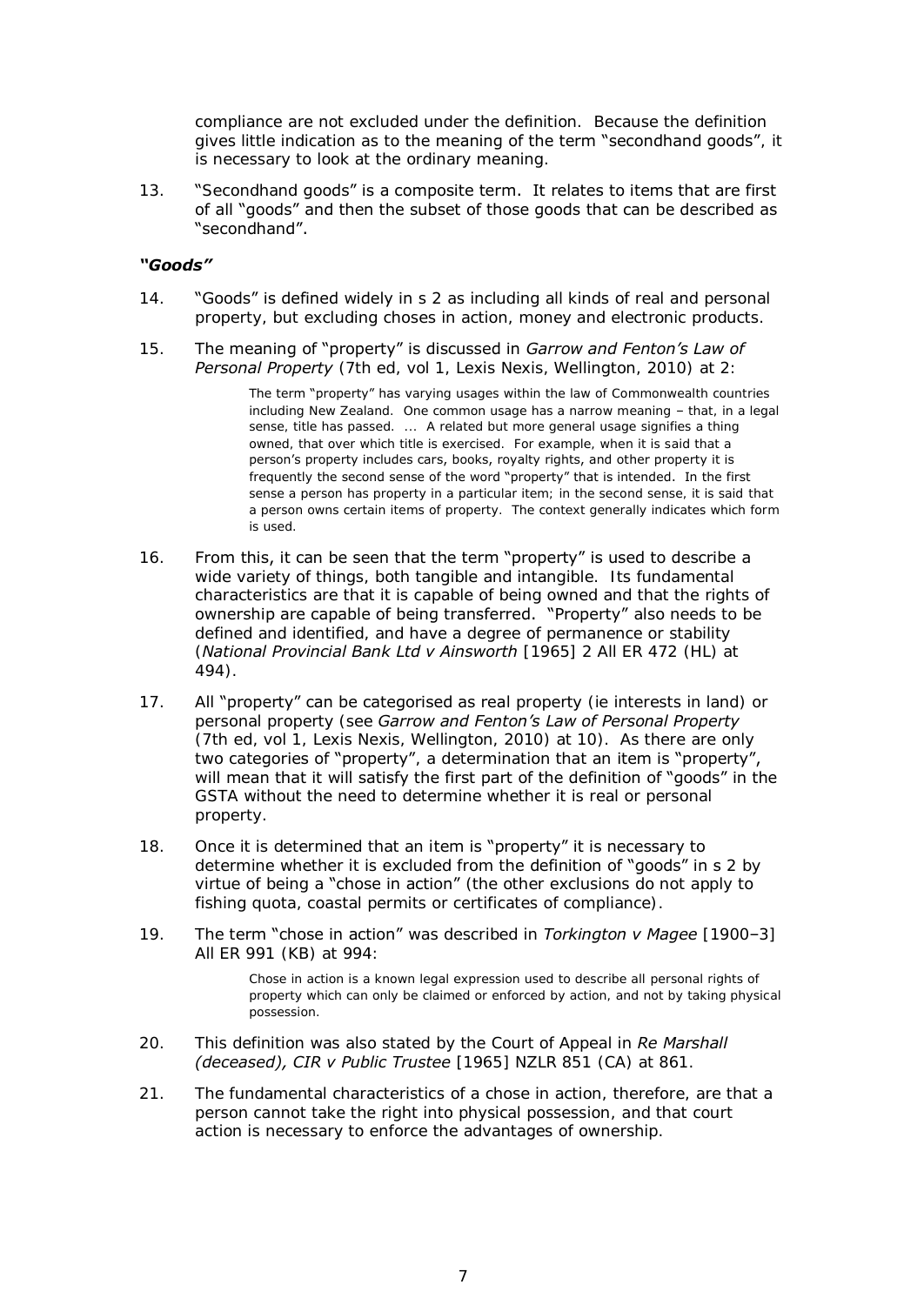### <span id="page-7-0"></span>*"Secondhand"*

- 22. There have been few cases on the meaning of the term "secondhand goods" in the GST context. In *Case N16* (1991) 13 NZTC 3,142 Judge Barber had to consider whether deer velvet purchased direct from producers by means of commission agents was a secondhand good when it was subsequently acquired by a distributor and exporter of deer velvet.
- 23. Judge Barber concluded that the deer velvet was not a secondhand good. Judge Barber accepted that the two key concepts underlying whether something is secondhand are previous ownership and previous use. He stated at 3,148:

I agree with counsel that the concept of secondhand relates to pre-ownership or preuse. I agree ... that the emphasis is on pre-use. I consider that there is quite some commonsense flexibility in ascertaining whether a good is still new or has become secondhand. I do not regard second ownership as necessarily rendering an item secondhand. Many goods pass from manufacturer to wholesaler or retailer to customer or consumer (with other levels of distributors sometimes also involved), and yet are not regarded as secondhand at the consumer purchaser level, even though the item has been used as stock-in-trade at the various distribution levels. The good is not usually regarded as secondhand until it has been used for its intrinsic purpose.

- 24. Judge Barber considered that previous ownership of goods is not in itself necessarily sufficient to meet the test of secondhand in the GSTA. Usually, a previous owner must have also used the goods for their intrinsic purpose.
- 25. Subsequently, the Court of Appeal considered the meaning of secondhand goods in *LR McLean & Co Ltd v CIR* (1994) 16 NZTC 11,211. McKay J at 11,219 expressly referred to and agreed with Judge Barber's comments in *Case N16* as to the ordinary meaning of the term "secondhand". Richardson J stated at 11,213:

The short point of the appeal is whether wool purchased by registered persons from unregistered persons is secondhand goods for the purposes of the 1985 Act. If the expression secondhand goods is given its ordinary and natural meaning it is common ground that it is not within that description. In ordinary usage the expression refers to goods which have been used, although depending on the context it may apply to goods which are no longer new or even in some contexts goods which have simply been previously owned. Mr Harley for the appellants did not seek to draw any distinction based on "use" of the wool by the sellers. The argument for the appellants is that to accord with the scheme and purpose of the legislation the expression has to be given the meaning of any goods which have been purchased by a registered person.

- 26. The judgments of the Court of Appeal state that the term "secondhand" should be given its ordinary or normal meaning. While "secondhand" can mean pre-owned or pre-used, the Court concluded that it is not sufficient that the goods were previously owned. If an item were "secondhand" simply through being previously owned, the term "secondhand" would be deprived of any practical meaning according to Richardson J. Therefore, the Court of Appeal concluded that the more relevant factor is whether the goods have been previously used.
- 27. The effect of this is that the courts have not extended the meaning of the term "secondhand goods" to goods that have been previously owned but not previously used for their intrinsic purpose.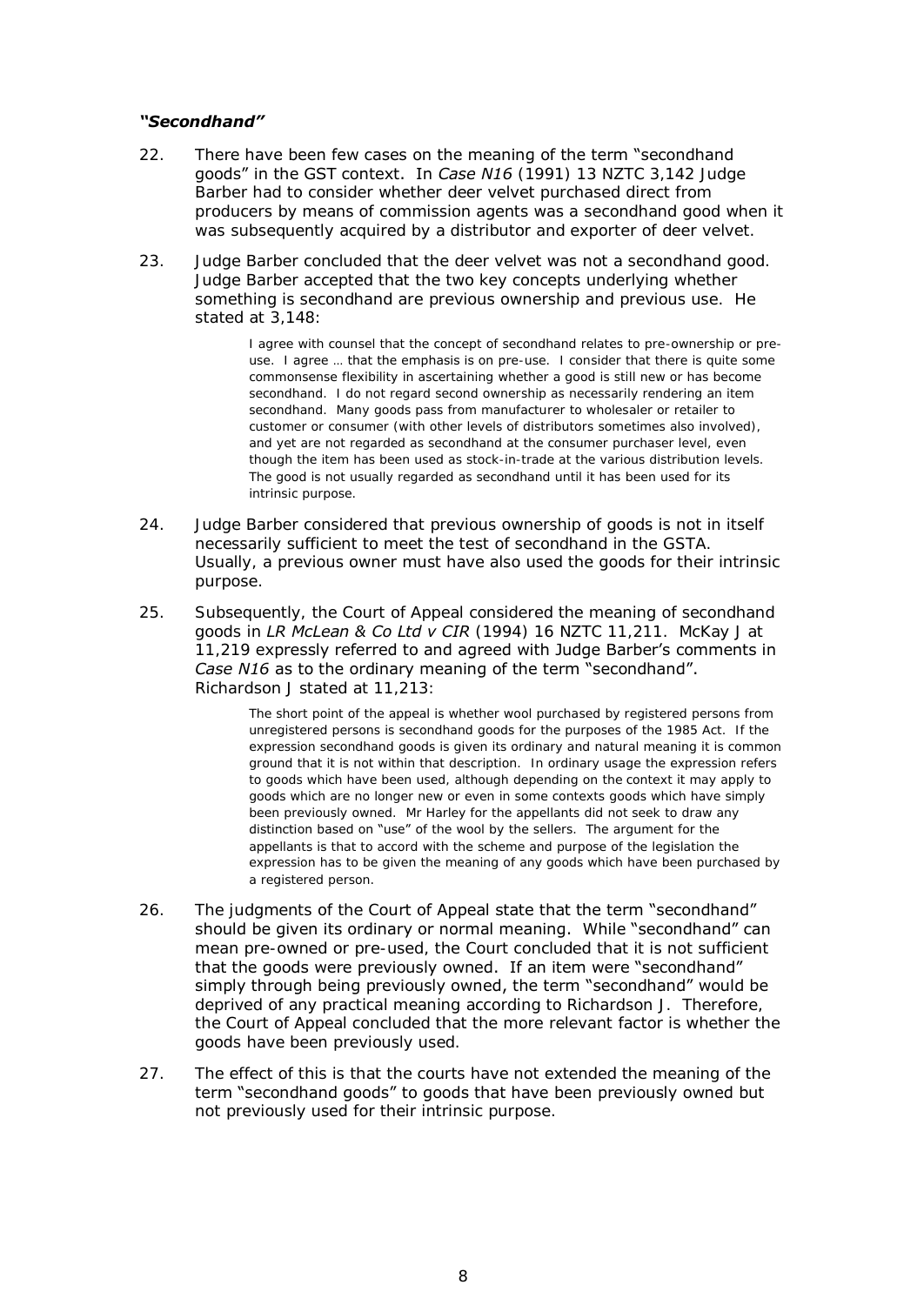# <span id="page-8-0"></span>*Conclusion*

- 28. For a secondhand goods input tax deduction to be available to a registered person who acquires fishing quota, coastal permits or certificates of compliance from an unregistered person, the fishing quota, coastal permits or certificates of compliance must:
	- be real or personal property;
	- not be choses in action; and
	- be secondhand.
- 29. The following analysis considers the nature of fishing quota, coastal permits and certificates of compliance to determine whether they satisfy these criteria.

### <span id="page-8-1"></span>**Nature of fishing quota**

- 30. The fishing quota considered by this commentary are individual transferable quota and annual catch entitlements as defined in s 2 of the Fisheries Act 1996 (FA 1996).
- 31. Individual transferable quota were established and allocated in 1986 under the Fisheries (Quota Management Areas, Total Allowable Catches, and Catch Histories) Notice 1986, which was issued under the Fisheries Act 1983 (FA 1983). They appear to have been allocated based on a person's commercial fishing history. No charge was made for the quota initially allocated. However, individual transferable quota do not provide "free" rights because an annual levy must be paid. These levies are typically significant.
- 32. Under the FA 1983, the fundamental rights acquired by the holder of individual transferable quota (as determined from the legislation) were that the quota holder had the right to catch and take away for their own purposes:
	- a specified quantity,
	- of a particular fish species,
	- from a particular area (the quota management area),
	- in a specific period (in a year, although a quota is issued in perpetuity).
- 33. These rights could be dealt with in ordinary commercial dealings; they could be bought and sold, used as security and have interests registered against them.
- 34. The FA 1996 introduced the concept of an "annual catch entitlement". Instead of the individual transferable quota providing a right to catch a specified amount of fish, the individual transferable quota now "generates" an annual catch entitlement on the first day of the fishing year under s 66 of the FA 1996. Section 74 of the FA 1996 provides that the annual catch entitlement confers the immediate right to catch fish in a given year. Sections 132 and 133 of the FA 1996 provide that the individual transferable quota and annual catch entitlement may be transferred. For holders of an individual transferable quota, the annual catch entitlement is separately tradable, so that for a particular year a quota owner may sell their annual catch entitlement while retaining the individual transferable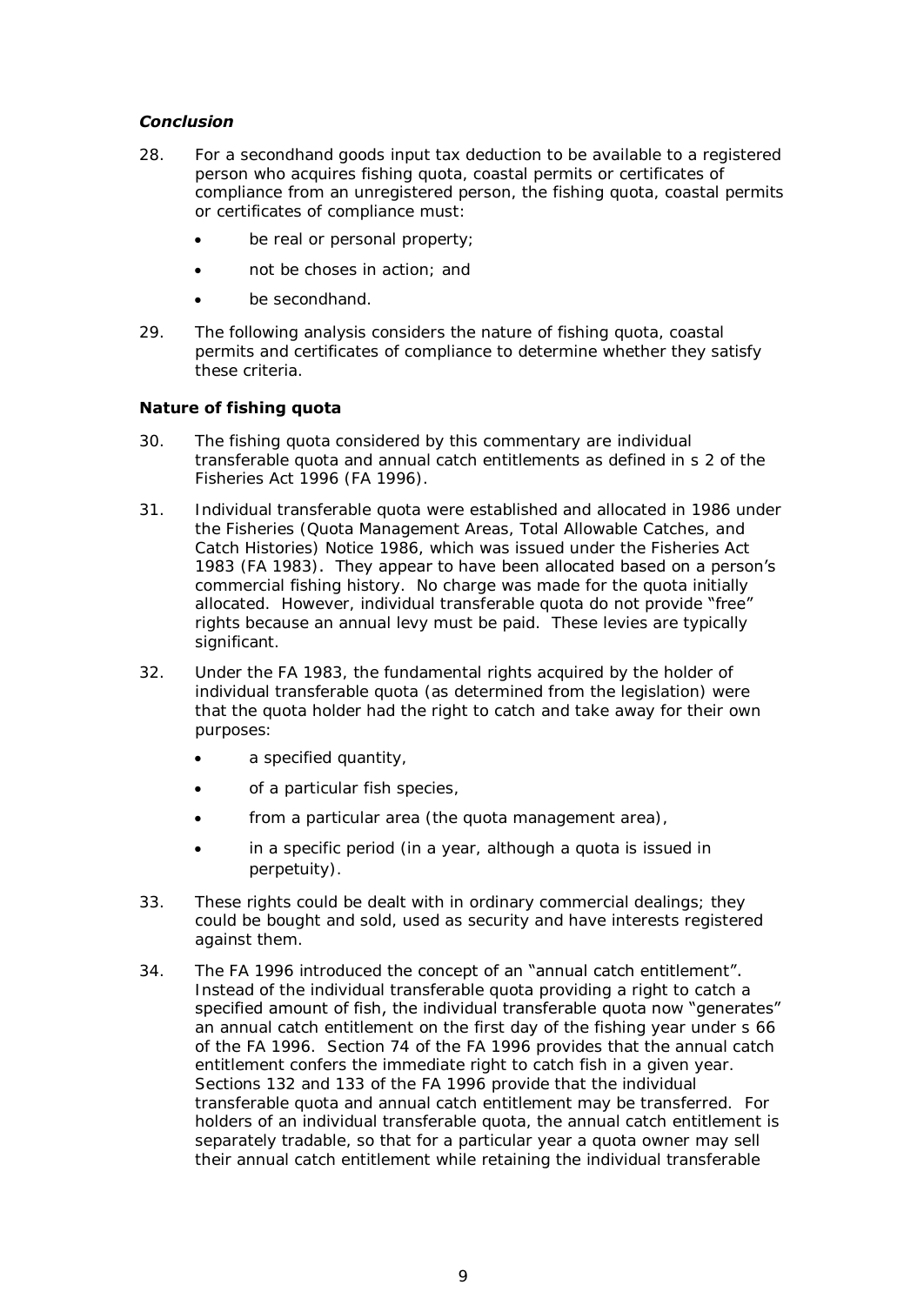quota that will generate another annual catch entitlement the following year.

35. Individual transferable quota and annual catch entitlements are not the same, but they are both unique rights that may be bought, be sold and, in the case of individual transferable quota, have interests registered against them.

# <span id="page-9-0"></span>*Is fishing quota "property"?*

- 36. There is no definitive statement in any of the fisheries legislation as to the nature of fishing quota. The expression "individual transferable quota" was not defined in the FA 1983. Although the term is defined in the FA 1996, the definition appears to have been added to ensure all quota allocated under the different Acts are regarded as fishing quota for the purposes of the FA 1996.
- 37. Tipping J commented on the nature of fishing quota issued under the FA 1983 in *NZ Fishing Industry Association (Inc) v Minister of Fisheries* (CA 82/97, 22 July 1997) at 16:

While **quota are undoubtedly a species of property** and a valuable one at that, the rights inherent in that property are not absolute. They are subject to the provisions of the legislation establishing them. That legislation contains the capacity for quota to be reduced. If such reduction is otherwise lawfully made, the fact that quota are a "property right", to use the appellants' expression, cannot save them from reduction. That would be to deny an incident integral to the property concerned. [Emphasis added]

- 38. The Court of Appeal also stated that fishing quota issued under the FA 1996 is a "property right" in *Sanford Ltd v NZ Recreational Fishing Council Inc* [2008] NZCA 160 (CA).
- 39. The courts have confirmed, therefore, that both individual transferable quota and annual catch entitlements are property. They are definable and identifiable through being granted under a statutory regime. Both are capable of being owned and specific legislative provisions in the FA 1996 deal with the ability of individual transferable quota and annual catch entitlements to be transferred. On this basis, the Commissioner accepts that fishing quota are "property".

### <span id="page-9-1"></span>*Are fishing quota "choses in action"?*

- 40. Case law indicates that the fundamental characteristic of a chose in action is that a person cannot take the right into physical possession.
- 41. Both individual transferable quota and annual catch entitlements appear to possess this characteristic. The right to catch fish directly or indirectly cannot be taken into possession. While an argument could be made that a person could simply catch the fish under the quota, this seems to confuse the fish (which could be taken into possession) with the right to catch those fish (which cannot be taken into possession).
- 42. This conclusion is supported by *Antons Trawling Co Ltd v Smith* [2003] 2 NZLR 23 (HC) where Baragwanath J stated at [5] that individual transferable quota are statutory choses in action:

The root of title is the issue under the quota management system ... of **individual transferable quota (ITQ) which is a statutory chose in action** comprising a fraction of the total of exclusive rights to fish commercially a particular species of fish within one of the ten quota management areas into which the exclusive economic zone is divided. Rights to ITQ are codified by the relevant legislation,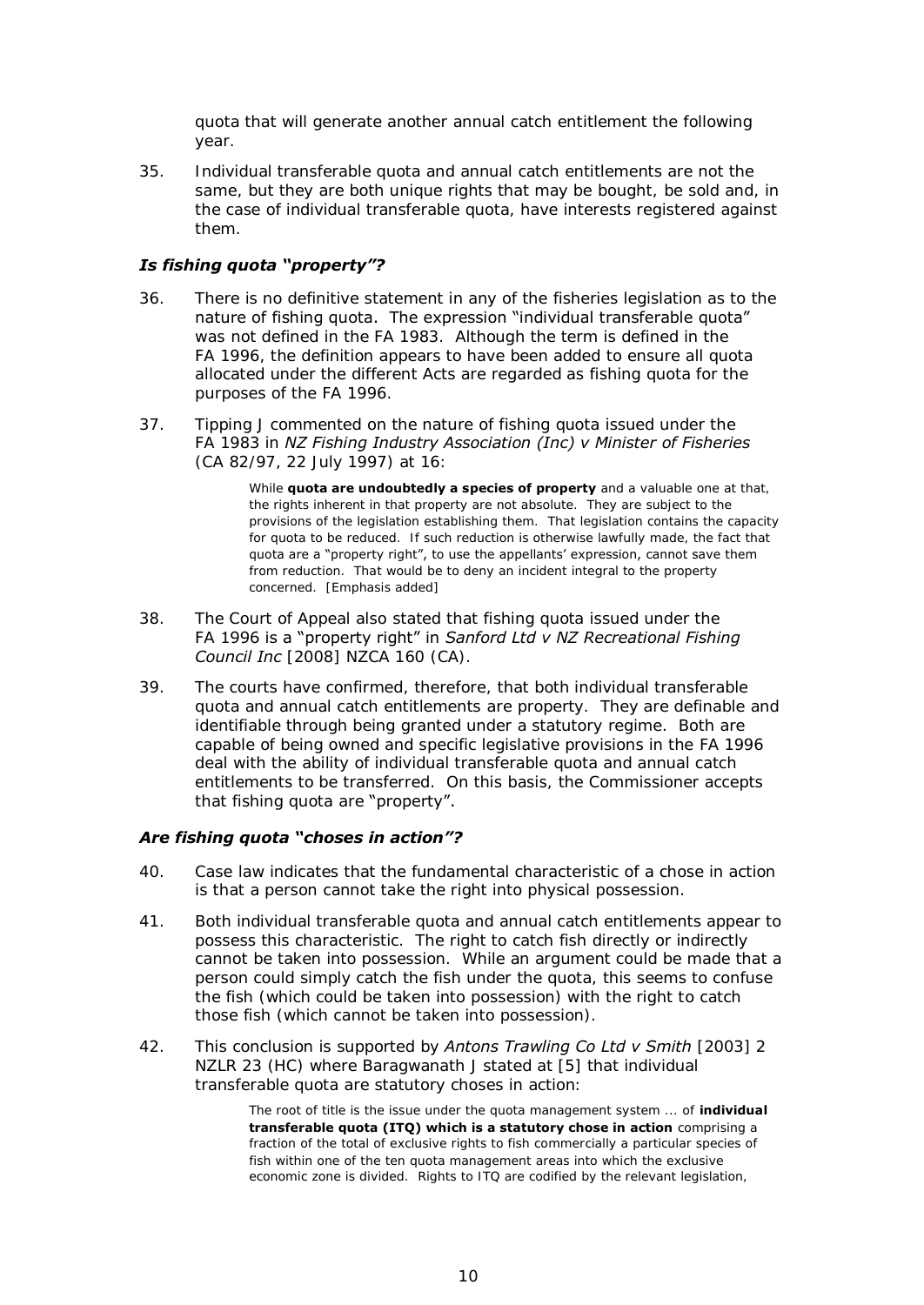especially the Fisheries Amendment Act 1986 and the Fisheries Act 1996. [Emphasis added]

43. Therefore, both individual transferable quota and annual catch entitlements are choses in action.

### <span id="page-10-0"></span>*Conclusion*

44. Given that individual transferable quota and annual catch entitlements are choses in action, they are excluded from being "goods". Because they are not "goods", they cannot be "secondhand goods". Therefore, a registered person who acquires fishing quota from an unregistered person is not entitled to a GST input tax deduction.

#### <span id="page-10-1"></span>**Nature of coastal permits and certificates of compliance**

- 45. Section 87 of the RMA defines a "resource consent" to include a consent to do something in a coastal marine area that otherwise would contravene certain provisions of the RMA and calls this kind of consent a "coastal permit".
- 46. Section 88 of the RMA provides that resource consents are to be obtained from the local or regional council by application. Section 139 of the RMA provides that where an activity may be lawfully carried out without a resource consent, a certificate of compliance must be applied for instead. Section 139(10) of the RMA deems a certificate of compliance to be a resource consent with the result that the provisions of the RMA are to apply accordingly.
- 47. Section 122(1) of the RMA states that "a resource consent is neither real nor personal property". As noted above, all property is either real or personal property. By making this statement, therefore, Parliament has created a legal fiction. It appears Parliament did not want all of the common law and other rights that would automatically attach to property of this nature to attach to resource consents.
- 48. The definition in s 122(1) of the RMA is not a standard definition. It is not contained in s 2 of the RMA with the other definitions that apply "for the purposes of this Act". Therefore, it appears Parliament intended s 122(1) of the RMA to have an application wider than simply the RMA.
- 49. Section 122 of the RMA goes on to deal with the characteristics of resource consents for the purposes of other legislation. After making the initial statement that a resource consent is not real or personal property, the section provides specific exceptions where resource consents are to be regarded as having the characteristics of personal property for the purposes of several specific Acts (including for example the Personal Property and Securities Act 1999) and circumstances. The GSTA is not included as one of the exceptions in s 122 of the RMA. Therefore, the Commissioner considers that s 122(1) of the RMA would apply for the purposes of the GSTA.

### <span id="page-10-2"></span>*Conclusion*

50. Under s 122 of the RMA coastal permits and certificates of compliance are deemed not to be "personal or real property". The Commissioner considers this definition is intended to apply for the purposes of other enactments, including the GSTA.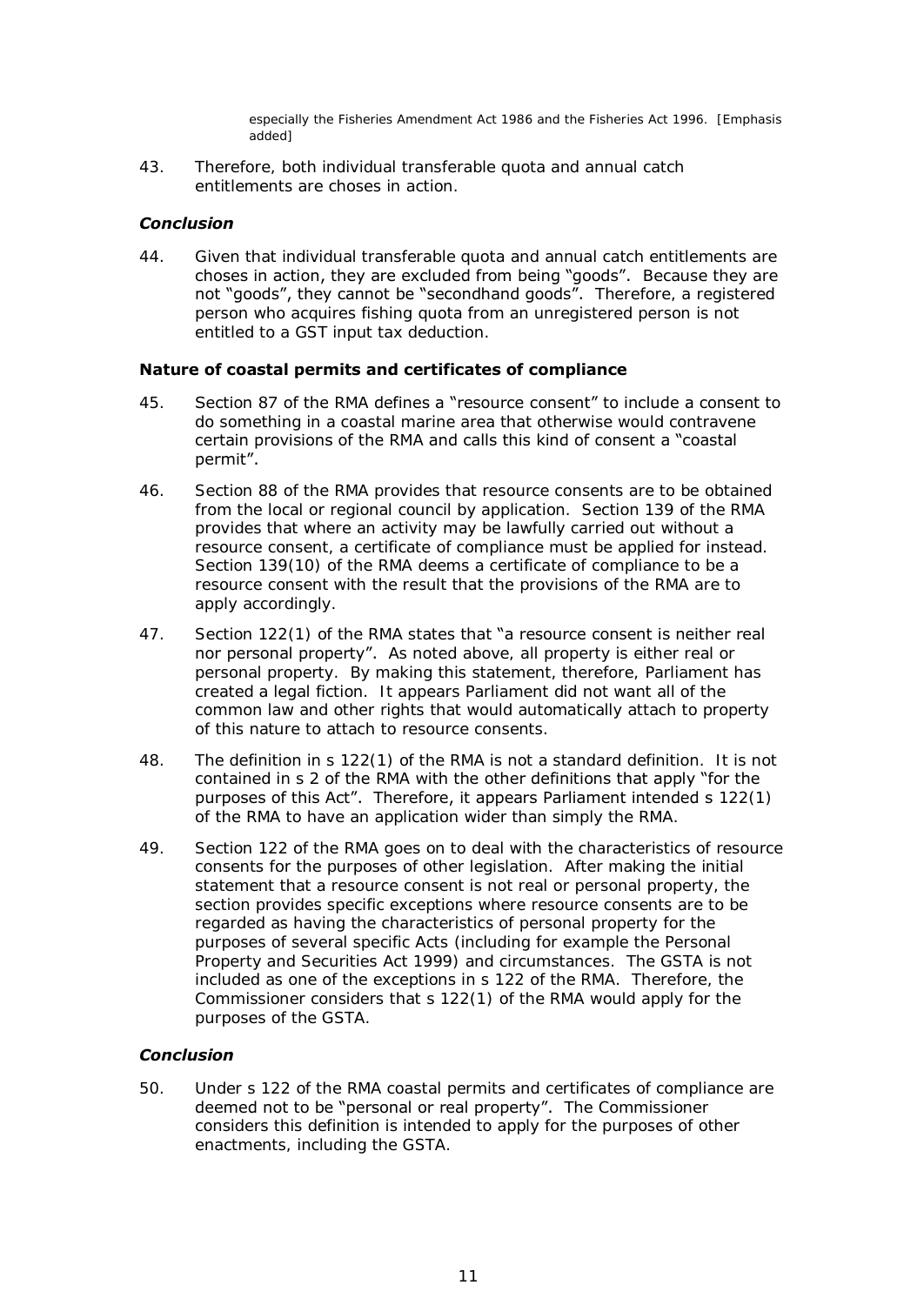51. Therefore, coastal permits and certificates of compliance are not "goods" for the purposes of the GSTA. Because they are not "goods", they cannot be "secondhand goods". Therefore, a registered person who acquires coastal permits or certificates of compliance from an unregistered person is not entitled to a GST input tax deduction.

### <span id="page-11-0"></span>**References**

#### **Expired Rulings**

- BR Pub 03/07 "Fishing quota and secondhand goods input tax credits" in Tax Information Bulletin Vol 15, No 12 (December 2003)
- BR Pub 03/10 "Coastal permits, certificates of compliance, marine farming permits, and secondhand goods input tax credits" in *Tax Information Bulletin* Vol 15, No 12 (December 2003)
- BR Pub 09/04 "Fishing quota secondhand goods input tax credits" in *Tax Information Bulletin* Vol 21, No 6 (August 2009)
- BR Pub 09/05 "Coastal permits and certificates of compliance – secondhand goods input tax credits" in *Tax Information Bulletin* Vol 21, No 6 (August 2009)

#### **Subject references**

Annual catch entitlements Certificates of compliance Chose in action Coastal permits Fishing quota Goods GST Individual transferable quota Property **Secondhand** Secondhand goods

#### **Legislative references**

Fisheries Act 1983

Fisheries Act 1996, ss 2, 66, 67, 74, 132 and 133

- Fisheries (Quota Management Areas, Total Allowable Catches, and Catch Histories) Notice 1986
- Goods and Services Tax Act 1985, ss 3A, 20(3) and (3C), 51, and the definitions of "goods" and "secondhand goods" in s 2

Personal Property Securities Act 1999, s 23 Resource Management Act 1991, ss 2, 87, 88, 122 and 139

#### **Case references**

- *Antons Trawling Co Ltd v Smith* [2003] 2 NZLR 23 (HC)
- *Case N16* (1991) 13 NZTC 3,142
- *LR McLean & Co Ltd v CIR* (1994) 16 NZTC 11,211 (CA)
- *Marshall (deceased), Re, CIR v Public Trustee [1965] NZLR 851 (CA)*
- *National Provincial Bank Ltd v Ainsworth*  [1965] 2 All ER 472 (HL)
- *NZ Fishing Industry Association (Inc) v Minister of Fisheries* (22 July 1997, CA 82/97) (CA)

*Sanford Ltd v NZ Recreational Fishing Council Inc* [2008] NZCA 160

*Torkington v Magee* [1900–3] All ER 991 (KB)

#### **Other references**

Garrow and Fenton's Law of Personal Property  $(7<sup>th</sup>$  ed, vol 1, LexisNexis, Wellington, 2010)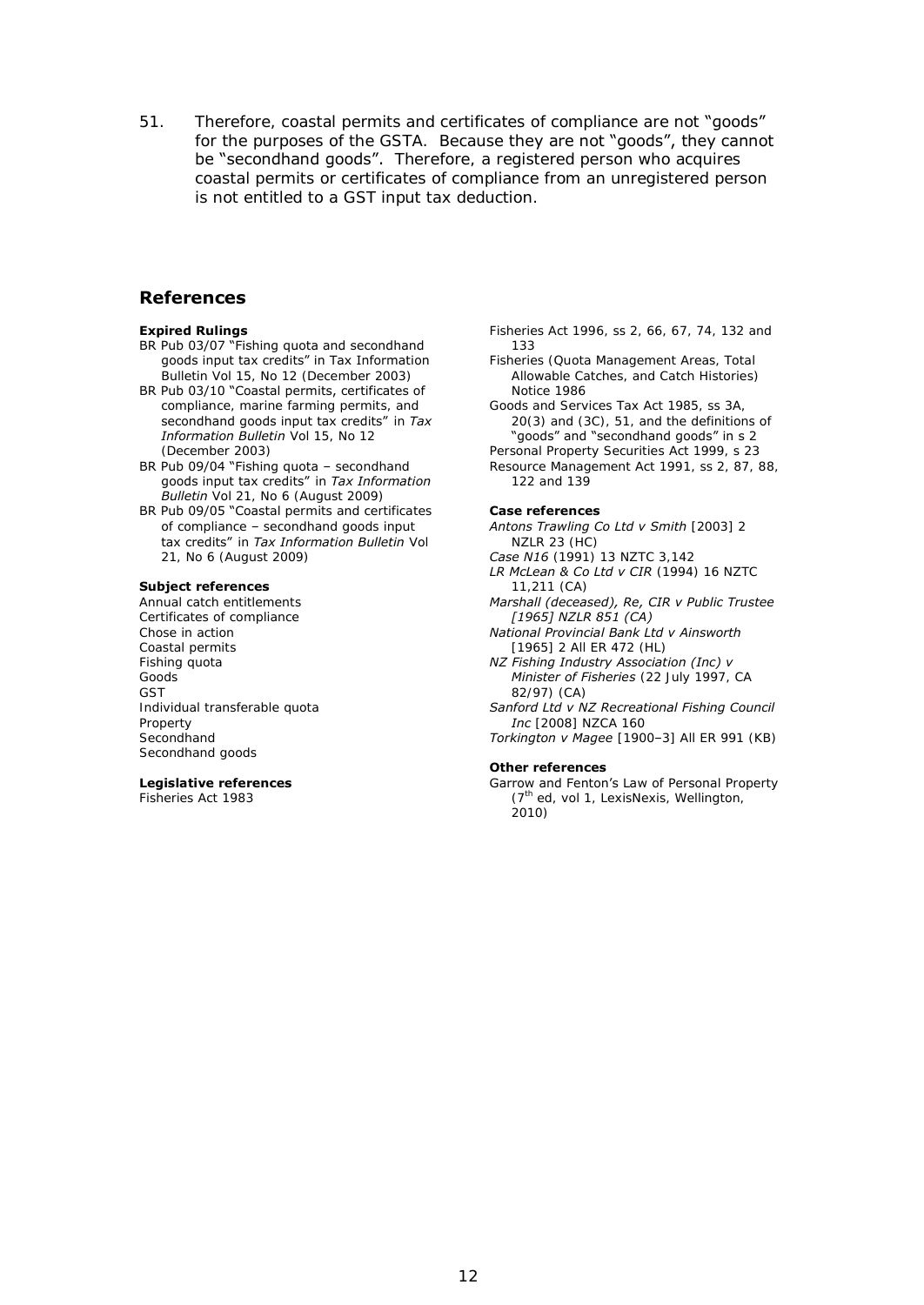## <span id="page-12-0"></span>**Appendix – Legislation**

1. The definitions of "goods" and "secondhand goods" in s 2 of the GSTA provide:

> **goods** means all kinds of personal or real property; but does not include choses in action, money or a product that is transmitted by a non-resident to a resident by means of a wire, cable, radio, optical or other electromagnetic system or by means of a similar technical system:

**secondhand goods**, does not include—

- (a) Secondhand goods consisting of any fine metal; or
- (b) Secondhand goods which are, or to the extent to which they are, manufactured or made from gold, silver, platinum, or any other substance which, if it were of the required fineness, would be fine metal; or
- (c) Livestock:
- 2. Section 3A(1)–(3) of the GSTA provides:
	- (1) **input tax**, in relation to a registered person, means—
		- (a) tax charged under section 8(1) on a supply of goods or services acquired by the person:
		- (b) tax levied under section 12(1) on goods entered for home consumption under the Customs and Excise Act 1996 by the person:
		- (c) an amount determined under subsection (3) after applying subsection (2).
	- (2) In the case of a supply by way of sale to a registered person of secondhand goods situated in New Zealand, the amount of input tax is determined under subsection (3) if—
		- (a) the supply is not a taxable supply; and
		- (b) the supply is not—
			- (i) a supply of goods previously supplied to a registered person who has entered them for home consumption under the Customs and Excise Act 1996, whether the person is registered at the time they enter the goods for home consumption or later; and
			- (ii) a supply of goods made by a non-resident, whether or not they made the earlier supply referred to in subparagraph (i); and
		- (c) the goods acquired by the person for making taxable supplies are either—
			- (i) not charged with tax at the rate of 0% under section 11A(1)(q) or (r); or
			- (ii) charged with tax at the rate of 0% under section  $11A(1)(q)$  or  $(r)$ and, before the acquisition, have never been owned or used by the person or an associated person.
	- (3) The amount of input tax is—
		- (a) if the supplier and the recipient are associated persons, the lesser of-
			- (i) the tax included in the original cost of the goods to the supplier; and
			- (ii) the tax fraction of the purchase price; and
			- (iii) the tax fraction of the open market value of the supply; or
		- (b) if the supplier and the recipient are associated persons and the supplier is deemed to have made a supply of the goods under section 5(3) that has been valued under section 10(7A), the lesser of—
			- (i) the tax fraction of the open market value of the deemed supply under section 5(3); and
			- (ii) the tax fraction of the purchase price; and
			- (iii) the tax fraction of the open market value of the supply; or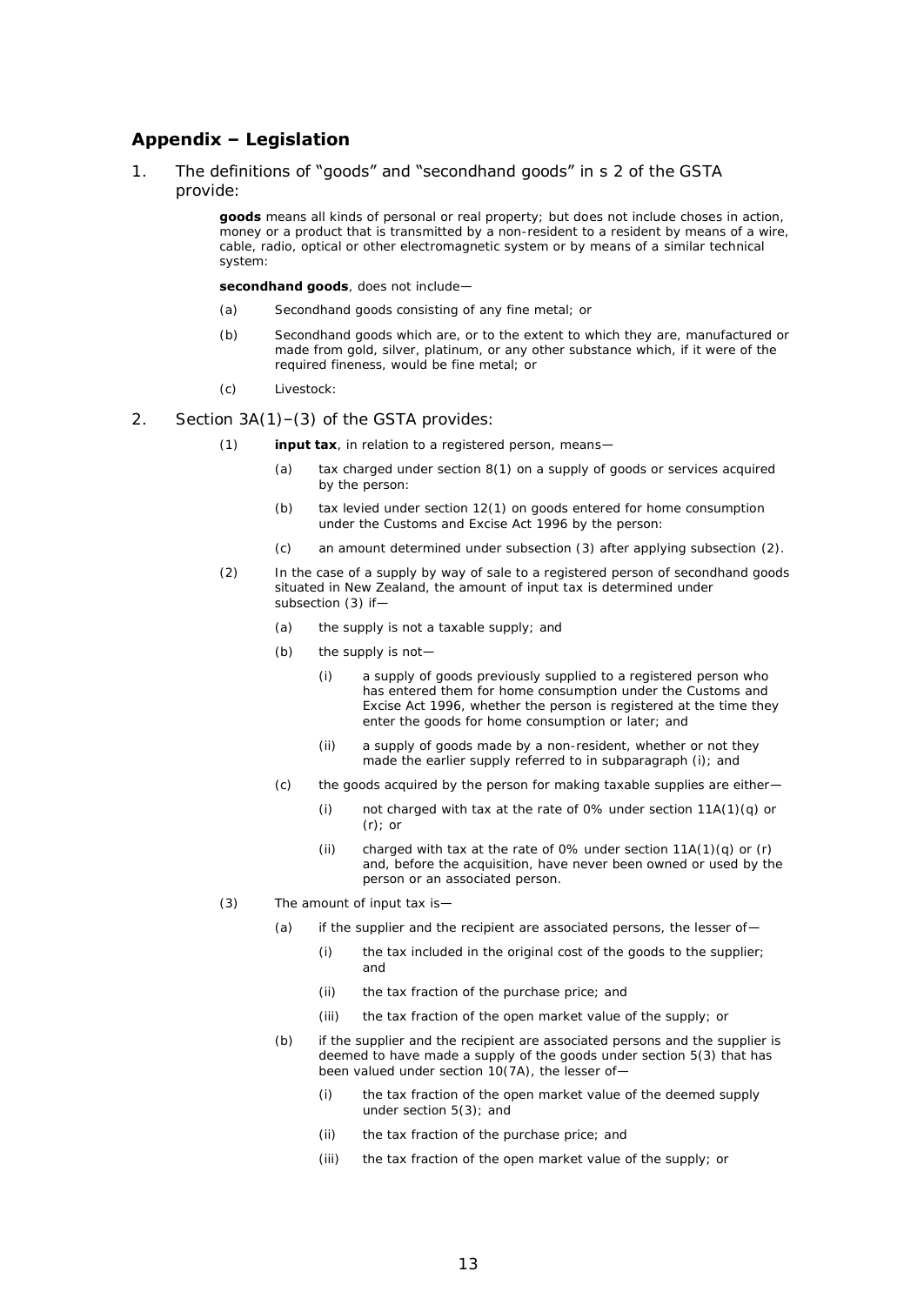- (c) if the supplier and the recipient are associated persons and the supplier is deemed to have made a supply of the goods under section 5(3) that has been valued under section  $10(8)$ , the lesser of-
	- (i) the tax fraction of the valuation under section 10(8) of the deemed supply under section 5(3); and
	- (ii) the tax fraction of the purchase price; and
	- (iii) the tax fraction of the open market value of the supply; or
- (d) if the supplier and the recipient are not associated persons and the supply is not the only matter to which the consideration relates, the lesser of-
	- (i) the tax fraction of the purchase price; and
	- (ii) the tax fraction of the open market value of the supply; or
- (e) in all other cases, the tax fraction of the consideration in money for the supply.
- 3. Section 20(3)(a) and (b) and (3C)(a) and (b) of the GSTA provides:
	- (3) Subject to this section, in calculating the amount of tax payable in respect of each taxable period, there shall be deducted from the amount of output tax of a registered person attributable to the taxable period—
		- (a) In the case of a registered person who is required to account for tax payable on an invoice basis pursuant to section 19 of this Act, the amount of the following:
			- (i) input tax in relation to the supply of goods and services (not being a supply of secondhand goods to which section 3A(1)(c) of the "input tax" definition applies), made to that registered person during that taxable period:
			- (ia) input tax in relation to the supply of secondhand goods to which section  $3A(1)(c)$  of the "input tax" definition applies, to the extent that a payment in respect of that supply has been made during that taxable period:
			- (ii) input tax invoiced or paid, whichever is the earlier, pursuant to section 12 of this Act during that taxable period:
			- (iii) any amount calculated in accordance with any one of sections 25(2)(b), 25(5), 25AA(2)(b) or 25AA(3)(b); and
		- (b) In the case of a registered person who is required to account for tax payable on a payments basis or a hybrid basis pursuant to section 19 of this Act, the amount of the following:
			- (i) input tax in relation to the supply of goods and services made to that registered person, being a supply of goods and services which is deemed to take place pursuant to section 9(1) or section 9(3)(a) or section 9(3)(aa) or section 9(6) of this Act, to the extent that a payment in respect of that supply has been made during the taxable period:
			- (ii) input tax paid pursuant to section 12 of this Act during that taxable period:
			- (iii) input tax in relation to the supply of goods and services made during that taxable period to that registered person, not being a supply of goods and services to which subparagraph (i) of this paragraph applies:
			- (iv) any amount calculated in accordance with any one of sections  $25(2)(b)$ ,  $25(5)$ ,  $25AA(2)(b)$  or  $25AA(3)(b)$ , to the extent that a payment has been made in respect of that amount; and
		- …
	- (3C) For the purposes of subsection (3), and if subsections (3D) or (3L) do not apply,—
		- (a) input tax as defined in section  $3A(1)(a)$  or (c) may be deducted to the extent to which the goods or services are used for, or are available for use in, making taxable supplies: